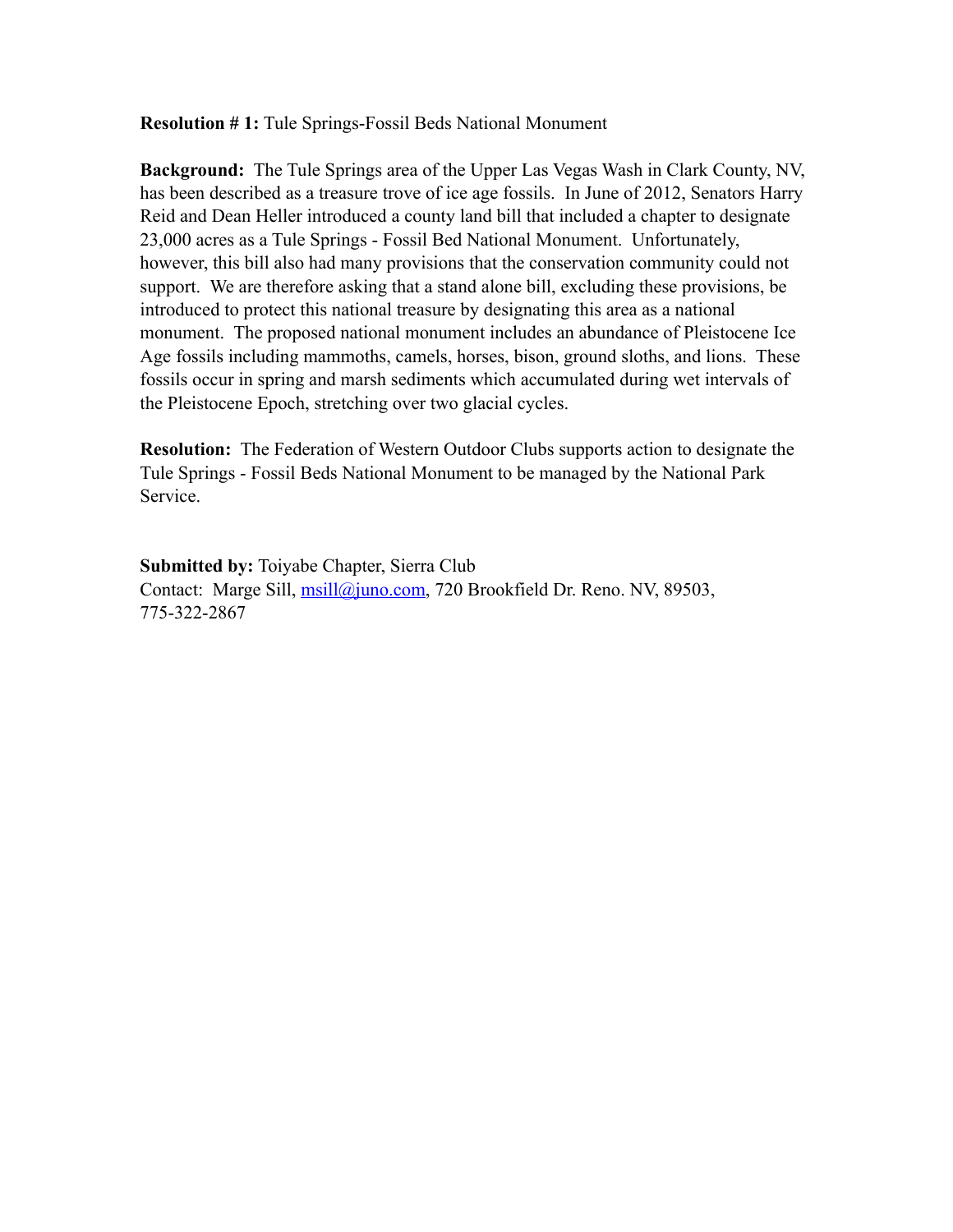**Resolution #2:** Management of the Lake Tahoe Basin National Forest

**Background:** The U.S. Forest Service issued its Draft Environmental Impact Statement and revised Management Plan for the Lake Tahoe National Forest in July of 2012. Four alternatives were included, and alternative B was selected as the preferred alternative. A coalition of environmental groups which included the Sierra Club, California Wilderness Coalition, Friends of the River, Sierra Forest Alliance, Trout Unlimited, Snowlands, and several wildlife organizations have submitted comments on the DEIS and management plan which would improve the plan and also address the effects of climate change in the basin. Any activities in the forest would have lasting effects on the pristine beauty of Lake Tahoe, a national and international treasure. These recommendations include designation of all the upper Truckee River as wild and scenic, use of prescribed fire to reduce brush and overcrowding by small trees, regulating recreational snowmobile use in inventoried roadless areas, preserving what ancient forest remains in the basin, and protecting wildlife habitat now and in the future. The Final EIS and management plan will be issued in March or April of 2013 with a 60 day appeal period.

**Resolution:** The Federation of Western Outdoor Clubs strongly supports the Nevada/ California environmental coalition in its efforts to improve the proposed management plan of the Lake Tahoe Basin National Forest for the next 20 years.

**Submitted by:** Toiyabe Chapter, Sierra Club Contact: Marge Sill, *msill@juno.com*, 720 Brookfield Dr., Reno, NV 89503, 775-322-2867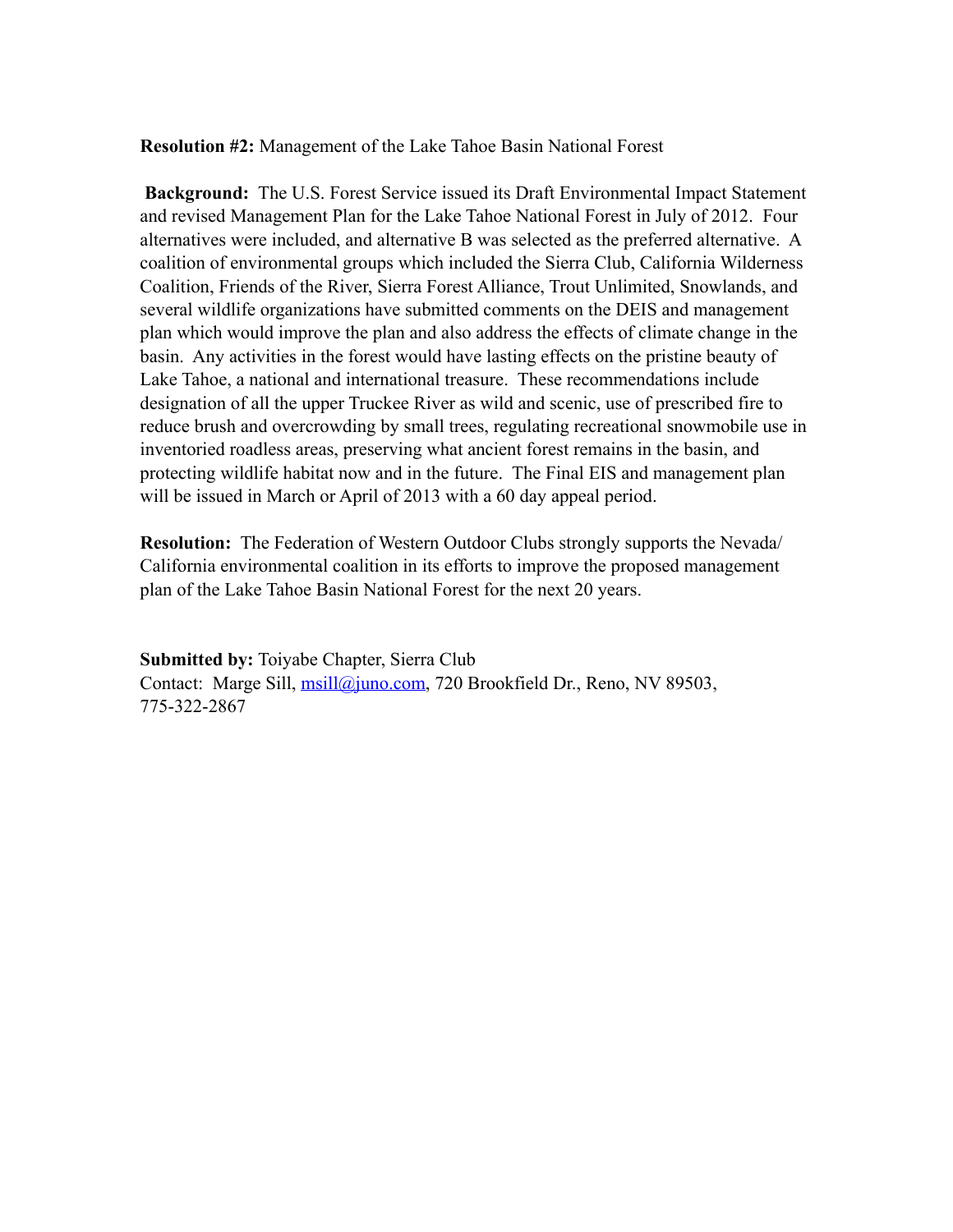**Resolution #3:** Mitigate the Effects of the Ruby Pipeline on the affected land and its resources

**Background:** The Ruby Gas Pipeline extending from Wyoming to Oregon was completed in 2011. Although many questions were raised about the effects of the location of this pipeline on the environment, and a suit was actually filed, the Bureau of Land Management and the U.S. Fish and Wildlife Service granted permission for the pipeline to be built. This month the 9th Circuit Federal Court of Appeals issued an opinion that the pipeline had affected the habitat of many endemic fishes and other species of wildlife including sage grouse and pygmy rabbits and that this violation of law called for serious mitigation of this environmental disaster and restoration of the pipeline route.

**Resolution:** The Federation of Western Outdoor Clubs welcomes the findings of the 9th Circuit Court of Appeals that construction of the Ruby Gas Pipeline, which extends from Wyoming to Oregon, caused unmitigated impacts to the natural environment, and requests that mitigation of these impacts, including restoration of natural habitat, be accomplished at the earliest opportunity.

**Submitted by:** Toiyabe Chapter of Sierra Club Contact: Marge Sill, msill@juno.com, 720 Brookfield Dr., Reno, NV, 89503, 775-322-2867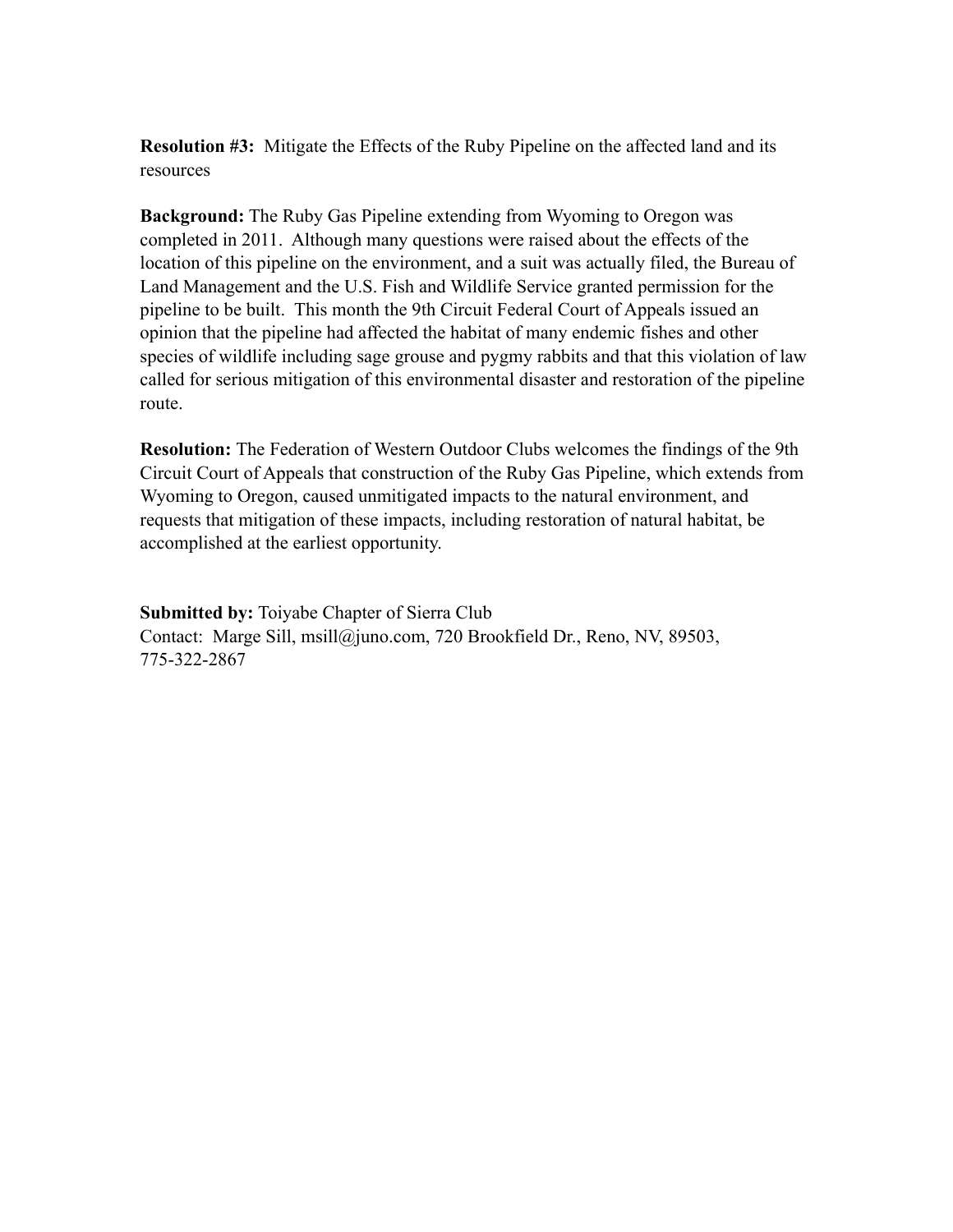**Resolution # 4:** Labeling foods containing Genetically Modified, Genetically Engineered, or Genetically Modified Organisms.(GMO).

**Background:** Since 1996 Americans have been eating genetically modified ingredients in most processed foods. The FDA doesn't require GE foods to be labeled so most people don't know they're consuming them. This makes it virtually impossible to isolate and track them. The FDA is responsible for food safety, but does not do any testing on GE foods and doesn't require independent tests. The same companies developing the foods do their own studies and are not required to give all their data to the FDA.

Crossing two types of corn or apples has been done for thousands of years but GE foods are created in a lab. GM plants such as soybean, corn, cottonseed and canola have had foreign genes forced into their DNA. The inserted genes come from species such as bacteria and viruses, which have never been in the human food supply before. These inserted bacterial genes allow the plant to survive an otherwise deadly dose of weed killer. About 68% of GM crops are herbicide tolerant.

The second GM trait is a built-in pesticide, found in GM corn and cotton. A gene from the soil bacterium called Bt (Bacillus thuringiensis) is inserted into into the plant's DNA, (sort of like being raped) where it secretes the insect-killing Bt Toxin in every cell. About 19% of GM crops produce their own pesticide. Another 13% produce a pesticide and are herbicide tolerant.

Herbicide tolerant GMOs include soy, corn, cotton, canola, sugar beets and alfalfa. This trait allows farmers to spray Monsanto's weed killer Roundup on their Roundup Ready crops without killing them. The genes inserted into these plants produce proteins with allergenic properties. The sprayed toxins are concentrated into the food portion of the plant and end up in our diet with possible health impacts.

**Resolution:** The FWOC urges legislation requiring that foods containing Genetically Modified, Genetically Engineered, or Genetically Modified Organisms.(GMO) be labeled.